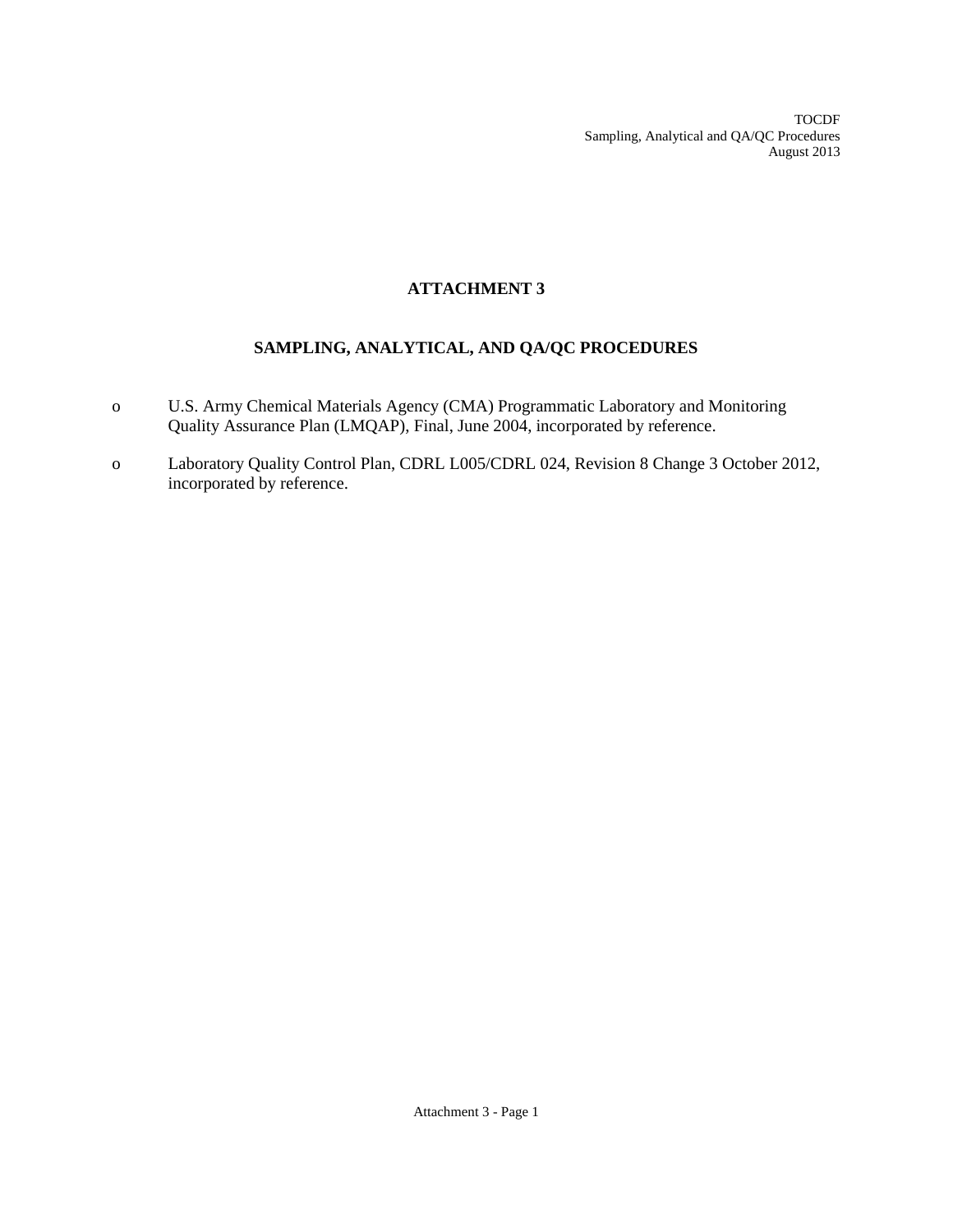#### TOCDF Sampling, Analytical and QA/QC Procedures August 2013

| <b>TOCDF</b><br>Document No.     | <b>Description/Document Title</b>                                                                    | Rev. No.                  | Approval<br>Date |
|----------------------------------|------------------------------------------------------------------------------------------------------|---------------------------|------------------|
| Enclosure 1                      | Laboratory Operating Procedure for Depot                                                             | Rev 9                     | 3/13/2012        |
| <b>TE-LOP-522</b>                | Area Air Monitoring Systems (DAAMS).                                                                 | Chg <sub>2</sub>          |                  |
| Enclosure 2<br><b>TE-LOP-524</b> | Laboratory Operating Procedure for<br><b>Automatic Continuous Air Monitoring</b><br>System (ACAMS).  | Rev 11<br>$Chg_8$         | 8/28/2012        |
| Enclosure 4                      | <b>RESERVED</b>                                                                                      |                           |                  |
| Enclosure 3                      | Laboratory Operating Procedure for Non-                                                              | Rev <sub>0</sub>          | 12/20/2012       |
| <b>TE-LOP-533</b>                | agent Liquid and Dry Residue Sampling.                                                               | Chg <sub>5</sub>          |                  |
| Enclosure 3                      | Laboratory Operating Procedure for Liquid                                                            | Rev <sub>6</sub>          | 7/12/2012        |
| TE-LOP-534                       | and Dry Solid Residue Sampling.                                                                      | Chg <sub>9</sub>          |                  |
| Enclosure 6<br><b>TE-LOP-562</b> | Laboratory Operating Procedure for<br>Analysis of Depot Area Air Monitoring<br>System (DAAMS Tubes). | Rev 8<br>Chg <sub>3</sub> | 2/23/2011        |
| Enclosure 7                      | Laboratory Operating Procedure for                                                                   | Rev <sub>5</sub>          | 7/12/2012        |
| <b>TE-LOP-572</b>                | Extractions/Analyses TE-LOP-572.                                                                     | Chg 7                     |                  |
| Enclosure 8                      | Laboratory Operating Procedure for Special                                                           | Rev <sub>7</sub>          | 11/29/2011       |
| <b>TE-LOP-574</b>                | Analysis.                                                                                            | Chg <sub>3</sub>          |                  |

## **TOCDF Controlled Laboratory Operating Procedures:**

**All Enclosures Are Incorporated By Reference See DSHW to Arrange An Appointment to Review**